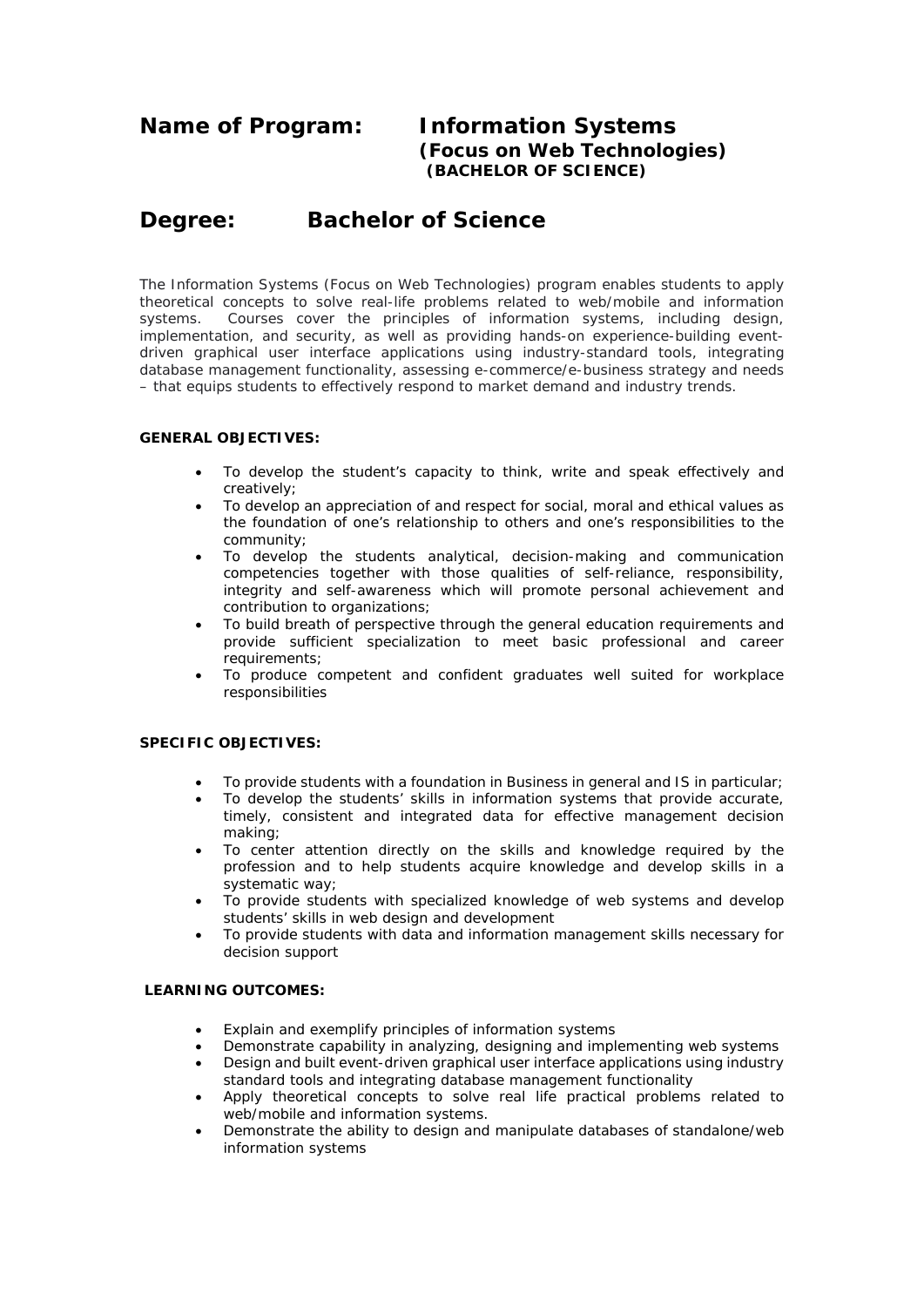- Demonstrate the ability to analyze data collected from diverse sources; use quantitative and qualitative tools and methodologies to identify patterns or trends that have direct relationship to business problems
- Analyze contemporary strategies for IS management
- Describe contemporary architectures used in enterprise information systems
- Apply theoretical knowledge in designing secure web systems
- Describe the scope of and approaches to e-commerce/e-business strategy
- Describe the benefits of geographical information systems in the business domain
- Critically evaluate and apply concepts, techniques, strategies, and theories from any appropriate discipline in business contexts.
- Describe and categorize computer networks, models, standards, network management concepts and security risks.

#### **EMPLOYMENT OPPORTUNITIES:**

Software Engineering, Systems Programming, Database Administration and Mining, Computer Programming, Systems Analysis and Design, Web Programming, Teaching, Ecommerce.

| <b>DEGREE REQUIREMENTS</b>                                                                                                                                 | <b>Credits</b> | <b>ECTS</b> |  |
|------------------------------------------------------------------------------------------------------------------------------------------------------------|----------------|-------------|--|
| All students pursuing the Bachelor of Science degree in "Information"<br>Systems (Focus on Web Technologies)" must complete the following<br>requirements: |                |             |  |
| <b>General Education Requirements</b>                                                                                                                      | 21             | 36          |  |
| <b>Business Requirements</b>                                                                                                                               | 27             | 48          |  |
| <b>Major Requirements</b>                                                                                                                                  | 69             | 139         |  |
| <b>Free Electives</b>                                                                                                                                      | 9              | 17          |  |
| <b>Total Requirements</b>                                                                                                                                  | 126            | 240         |  |

|                              | <b>GENERAL EDUCATION REQUIREMENTS</b>         | 21 | 36 |
|------------------------------|-----------------------------------------------|----|----|
| COM101                       | <b>Public Speaking</b>                        | 3  | 5  |
| CSC135                       | Writing for Computer Science &<br>Engineering | 3  | 4  |
| <b>ENG103</b>                | Instruction in Expository Writing             | 3  | 6  |
| <b>MAT115</b>                | Statistics I                                  | 3  | 5  |
|                              | <b>General Education Electives</b>            | 9  | 16 |
| <b>BUSINESS REQUIREMENTS</b> |                                               | 27 | 48 |
| ACC112                       | Introduction to Financial<br>Accounting       | 3  | 5  |
| <b>BUS101</b>                | Introduction to Business                      | 3  | 5  |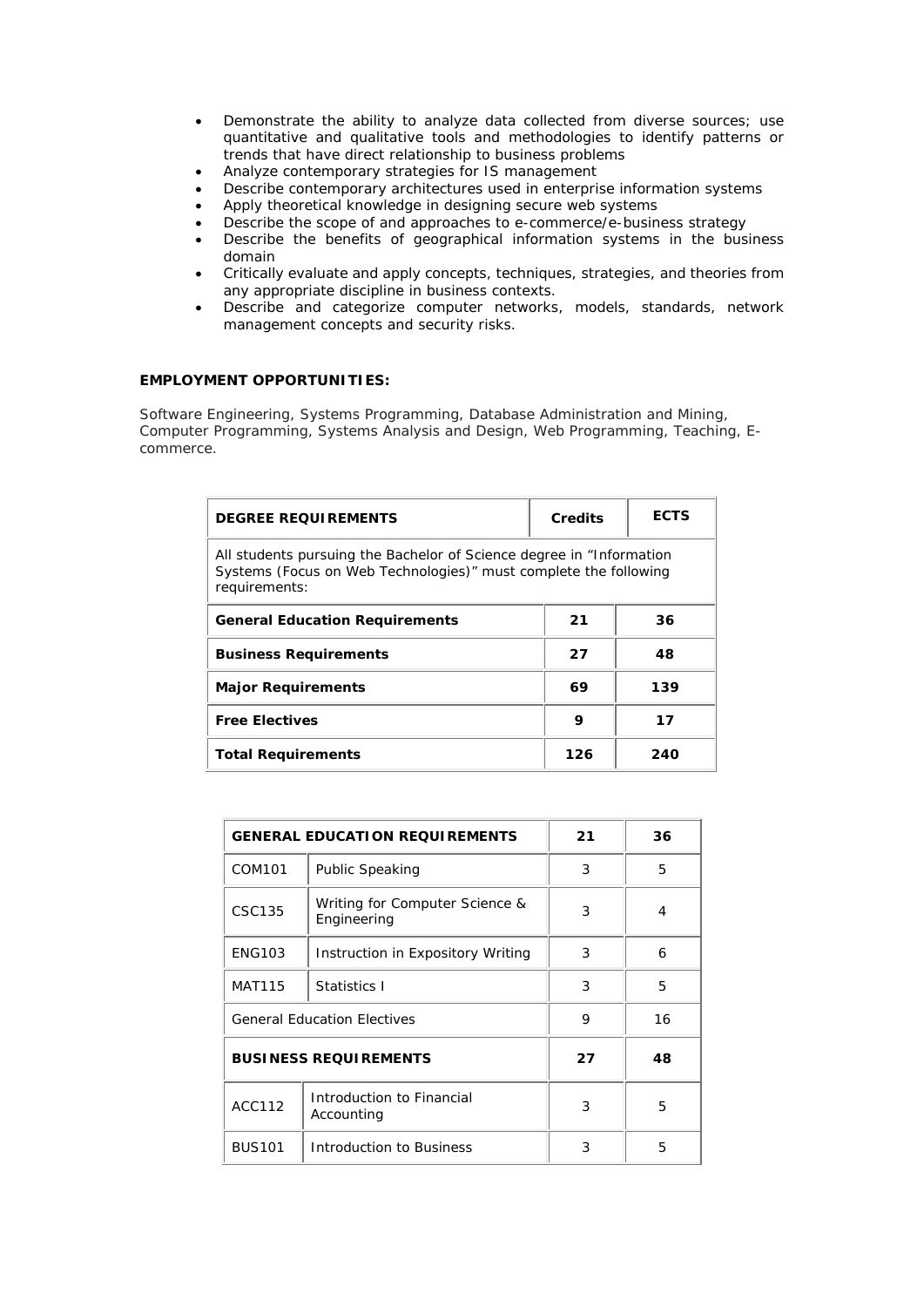| <b>BUS111</b>          | <b>Finite Mathematics for Business</b>                      | 3  | 5   |
|------------------------|-------------------------------------------------------------|----|-----|
| <b>BUS215</b>          | <b>Business Research</b>                                    | 3  | 6   |
| ECO101                 | Principles of Microeconomics                                | 3  | 5   |
| <b>FIN101</b>          | <b>Essentials of Financial Analysis</b>                     | 3  | 6   |
| <b>MAR101</b>          | Introduction to Marketing                                   | 3  | 5   |
| <b>MGT101</b>          | Principles of Management                                    | 3  | 5   |
| MGT203                 | Production and Operations<br>Management                     | 3  | 6   |
|                        | <b>MAJOR REQUIREMENTS</b>                                   | 69 | 139 |
| CSC131                 | Programming Principles I                                    | 3  | 6   |
| <b>CSC132</b>          | Programming Principles II                                   | 3  | 6   |
| <b>CSC133</b>          | Web Technologies                                            | 3  | 5   |
| <b>CSC209</b>          | Web Programming                                             | 3  | 6   |
| <b>CSC230</b>          | Systems Analysis and Design                                 | 3  | 5   |
| <b>CSC233</b>          | Search Engine Optimization and<br><b>Internet Marketing</b> | 3  | 6   |
| CSC331                 | Database Management Systems                                 | 3  | 6   |
| CSC341                 | Human Computer Interaction                                  | 3  | 5   |
| CSC342                 | The Java Programming Language                               | 3  | 6   |
| <b>CSC392</b>          | Smartphone Programming                                      | 3  | 6   |
| CSC411                 | Software Engineering I                                      | 3  | 6   |
| CSC412                 | Software Engineering II                                     | 3  | 6   |
| CSW101                 | Fundamentals of Information<br>Systems                      | 3  | 6   |
| CSW205                 | Fundamentals and Applications of<br>Data Structures         | 3  | 6   |
| CSW231                 | User Interface Development                                  | 3  | 5   |
| <b>CSW241</b>          | Networks and Information<br>Security                        | 3  | 5   |
| CSW341                 | E-commerce and the Internet                                 | 3  | 6   |
| CSW421                 | Information Systems Strategy<br>and Management              | 3  | 7   |
| CSW431                 | Data Mining and Web Mining                                  | 3  | 7   |
| CSW490                 | Senior Project                                              | 3  | 10  |
| <b>Major Electives</b> |                                                             | 9  | 18  |